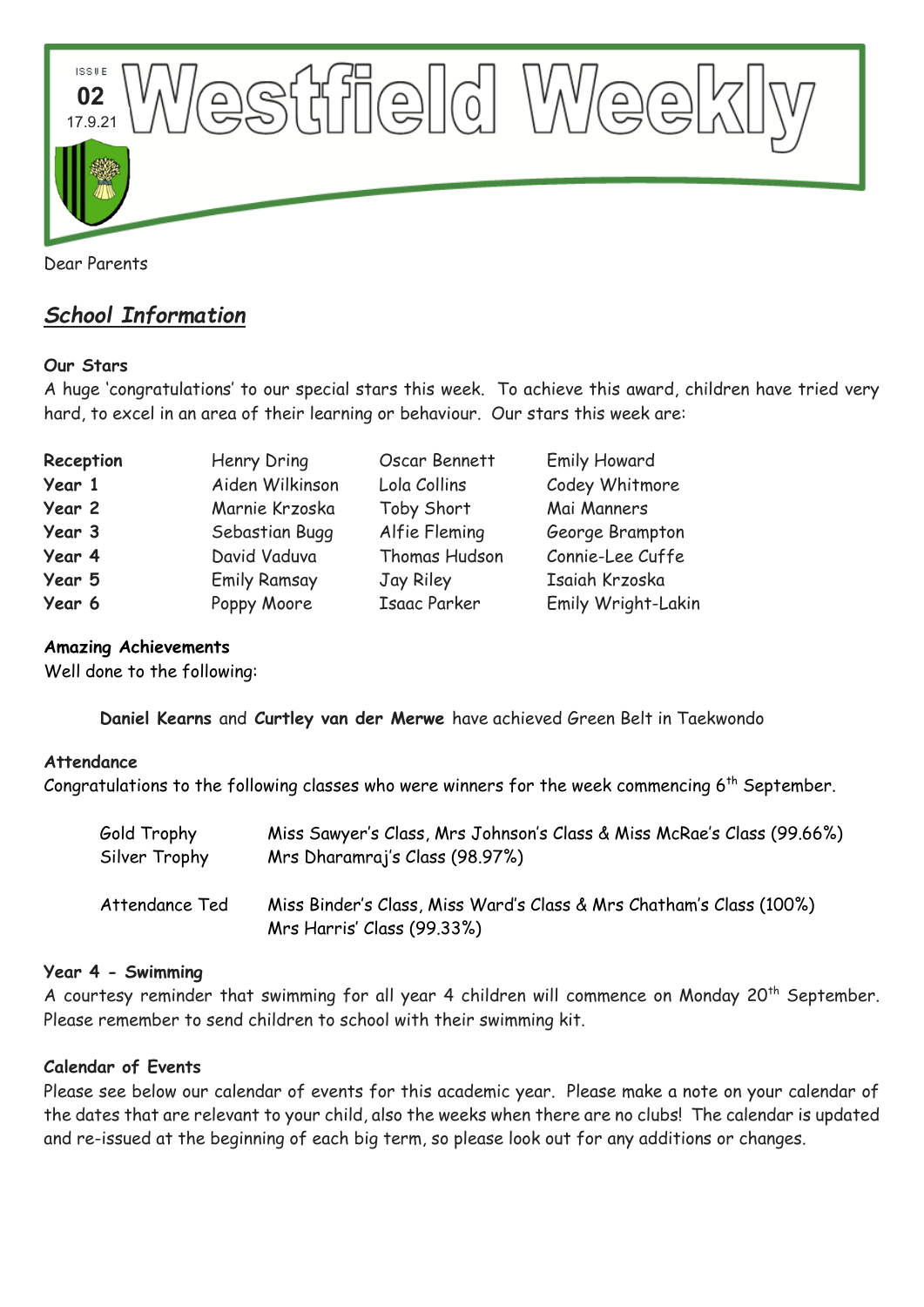#### **Curriculum Overviews**

Curriculum overviews for Terms 1 and 2 will be sent by Parentmail today. This will give you information about the topics and knowledge your children will be learning about up until Christmas. We hope you find this useful and can use it to talk to your children about their learning.

## **Year 6 – Aylmerton Residential Visit – Parents' Meeting**

After previous very successful trips by Year 6 children to Aylmerton in Norfolk, we shall be returning there next summer from 4<sup>th</sup> - 8<sup>th</sup> July 2022. There will be a meeting for parents and children on **Monday 27th September at 6:00pm**, on Microsoft Teams, where discussion will take place on the facilities, possible itinerary and cost. We would very much like to take all of our Year 6 to Aylmerton so please log in to find out more – children are welcome to listen it. A link will be sent in due course via Parentmail. A non-refundable deposit of £72 will be required via Parentmail by 15<sup>th</sup> October 2021. The presentation will be recorded for those who cannot make the live meeting.

#### **Reading Buddies**

We are looking to increase the number of reading buddies we have here in school and hoping to run a training session on this in the coming weeks. If this is something you might like to do, please register your interest with the school office by e-mailing [enquiries@bournewestfield.lincs.sch.uk.](mailto:enquiries@bournewestfield.lincs.sch.uk) All volunteers will require an enhanced DBS check; however, this is something we are able to arrange for you here at school.

#### **Clubs (Years 1-6)**

Thank you to all of the parents who have signed their child up to a club for this academic year. If you haven't yet logged in to do this, please apply by 6pm on Sunday. Places for clubs will be allocated strictly on a first come, first serve basis. If we are unable to offer a child their first choice club, we will offer an alternative, where possible. Children in Years 3-6 are able to come along to cross-country on a Monday and a Friday morning from 8:15am. Please send your child in their running kit with their school uniform to change into. I'd like to thank our dedicated team for volunteering to run clubs this year after school and Mrs Warke for managing the administration of this.

#### **National Teaching Assistant Day**

Yesterday was National Teaching Assistant Day. Our teaching assistants at Bourne Westfield are a pivotal part of our school – they are always have the children's best interests at the centre of all they do. I am sure you would want to join me in thanking them for their hard work and dedication.

#### **Oracy Challenge:** Let's play a game!

Choose one friend or family member to be the contestant who will share their hobby, talent or achievement. Take it in turns to ask the contestant questions, such as 'where do you do your hobby?', 'Do you need any special equipment?'. The contestant must answer the question without giving too much away. Keep going until you figure it out! Make a note of how many questions are asked, before you figure it out and try to beat this score next time you play.

Don't forget to think about the Oracy Framework!



Physical: how does your intonation change when you ask a question?

Linguistic: what specialist vocabulary might be useful to help you learn more classmate's hobby, talent or achievement?



Social & Emotional: how can you show the contestant that you are really listening?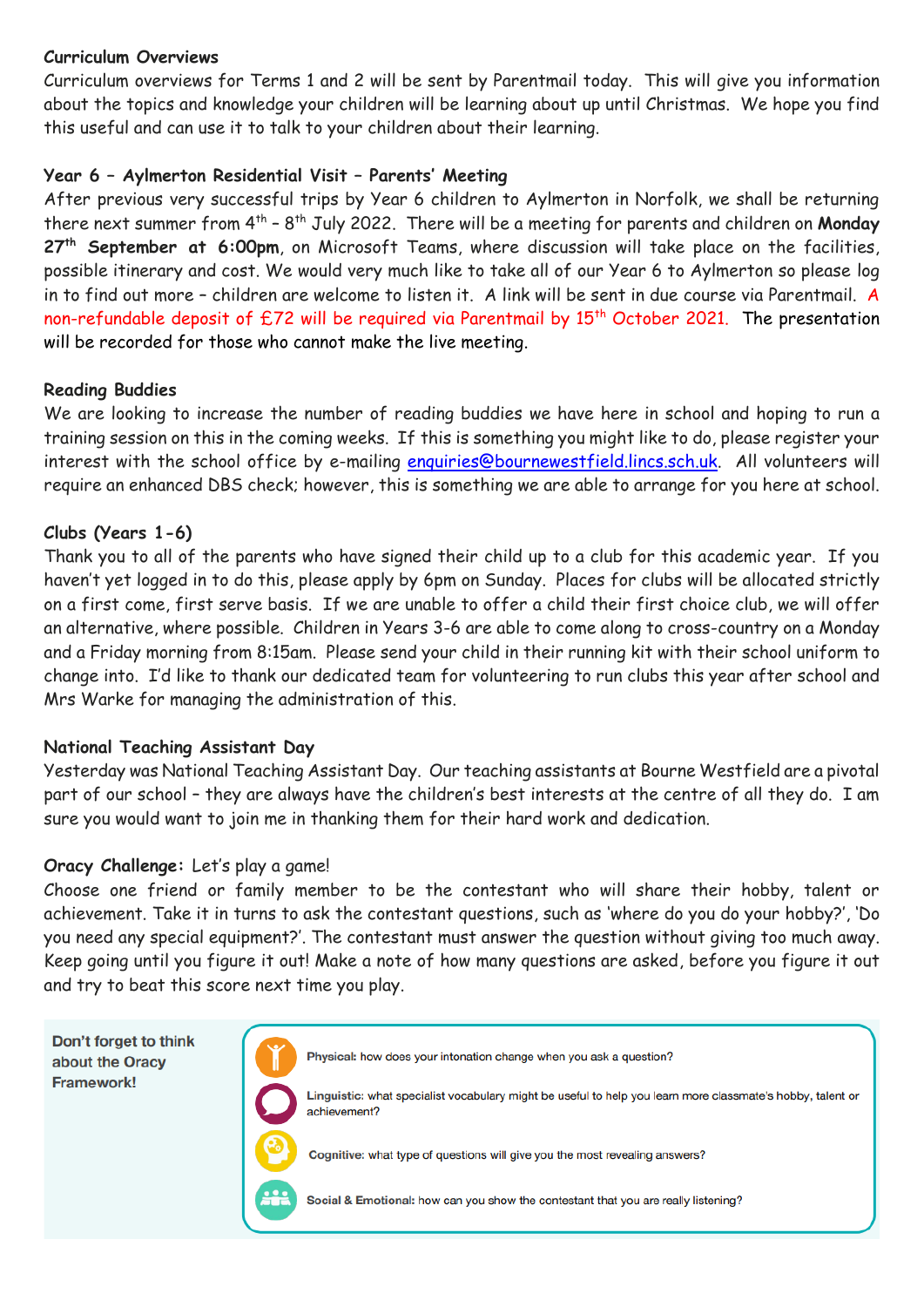## **Bourne Westfield School Lottery**

Congratulations to **Mrs Brampton** who was winner of the school lottery last week. The winnings increase as more people join - if you want to join for just £1 per ticket per week and have a chance of winning the weekly draw, then please go to [www.yourschoollottery.co.uk,](http://www.yourschoollottery.co.uk/) search for Bourne Westfield and follow the on screen instructions. Congratulations to all of the parents who were winners of the school lottery during the summer break.

# *Atkinson's Announcements*

## **Medical Appointments in School Time**

We appreciate it is not always possible to arrange appointments for children outside of school time. If your child does have an appointment that requires them to be collected during the day, please always inform the school office in advance with proof of the appointment (letter, text, e-mail). This will help us ensure that children can be collected without any unnecessary delays – thank you.

## *Calendar Dates*

Friday 24th 11+ Testing at Bourne Westfield Primary Academy

Miss K Atkinson Head of School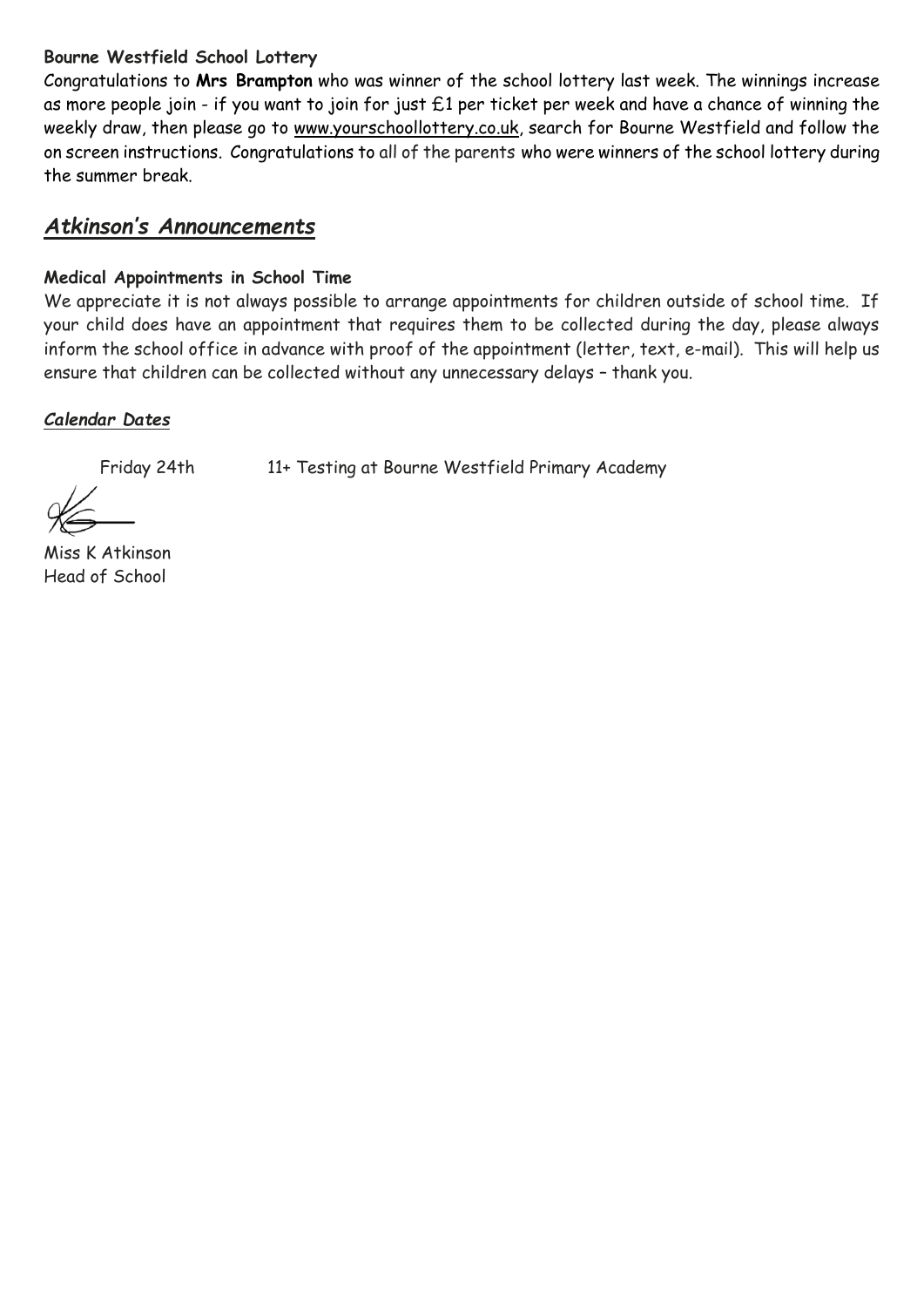#### **Calendar of Events 2021-22**

| September                    |                                                                             |  |  |
|------------------------------|-----------------------------------------------------------------------------|--|--|
| Friday 17th                  | 11+ Testing at Bourne Westfield (Verbal Test)                               |  |  |
| Monday 20th                  | Swimming commences for Year 4 children                                      |  |  |
| Friday 24th                  | 11+ Testing at Bourne Westfield (Non Verbal Test)                           |  |  |
| Sunday 26th                  | European Day of Languages                                                   |  |  |
| w/c Monday 27th              | Clubs commence for Years 1-6                                                |  |  |
| Monday 27th                  | Year 6 Aylmerton Residential visit meeting - 6:00pm (Microsoft Teams)       |  |  |
| w/c 27th September (Mon-Thu) | Year 6 Bikeability (registered children only)                               |  |  |
| Thursday 30th                | <b>Harvest Festival</b>                                                     |  |  |
|                              | October                                                                     |  |  |
| Friday 1st                   | <b>Black History Month</b>                                                  |  |  |
| Tuesday 5th                  | Year 3 visit to Newball Woods ( $1\frac{1}{2}$ classes)                     |  |  |
| Thursday 7th                 | EYFS Curriculum Evening - 6:00pm                                            |  |  |
| Friday 8th                   | Year 3 visit to Newball Woods ( $1\frac{1}{2}$ classes)                     |  |  |
| Wednesday 13th               | Year 3/4 Football Tournament (Deepings School)                              |  |  |
| Thursday 14th                | SEND Coffee Morning (9-10am)                                                |  |  |
| Wednesday 20th               | Year 5/6 Football Tournament (Spalding Grammar School)                      |  |  |
| Thursday 21st                | <b>End of Term 1</b>                                                        |  |  |
|                              | November                                                                    |  |  |
| Monday 1st                   | First Day of Term 2                                                         |  |  |
| Tuesday 2nd                  | Open Morning for Reception Starters in September 2022                       |  |  |
| Wednesday 3rd                | Open Morning for Reception Starters in September 2022                       |  |  |
| Thursday 4th                 | Open Evening for Reception Starters in September 2022 (This may be a        |  |  |
|                              | virtual event)                                                              |  |  |
| Monday 8th to Sunday 21st    | Switch Off Fortnight                                                        |  |  |
| Thursday 11th                | Neighbours Coffee Morning (10:15am)                                         |  |  |
| Thursday 11th                | Armistice Day - KS2 Remembrance Assembly                                    |  |  |
| Friday 12th                  | Children in Need Day                                                        |  |  |
| w/c Monday 15th              | Anti-Bullying Week                                                          |  |  |
| w/c Monday 15th              | Road Safety UK Week                                                         |  |  |
| w/c Monday 15th              | No clubs this week due to Parents' Evening                                  |  |  |
| Monday 15th                  | Individual School Photographs                                               |  |  |
| Tuesday 16th                 | Flu Vaccinations (Reception to Year 6)                                      |  |  |
| Tuesday 16th                 | Parents' Evening                                                            |  |  |
| Thursday 18th                | Parents' Evening                                                            |  |  |
| Tuesday 23rd                 | Year 5/6 Netball Tournament (Bourne Grammar School)                         |  |  |
| w/c Monday 29th              | Final week for school run clubs                                             |  |  |
| w/c Monday 29th              | Year 2 Phonics Check                                                        |  |  |
|                              | December                                                                    |  |  |
| Monday 6th                   | Final Week for Swimming                                                     |  |  |
| Wednesday 8th                | SEND Coffee Morning (9-10am)                                                |  |  |
| Thursday 9th                 | Christmas Service - Y1 & Y2 followed by Y3 - Y5 (in school - children only) |  |  |
| Friday 10th                  | Year 6 Assembly - Bourne Baptist Church - 1:30pm (tbc)                      |  |  |
| Friday 10th                  | Nursery & Reception Christmas Party - 1:45pm                                |  |  |
| Monday 13th                  | Year 1/2 Christmas Party - 1:45pm                                           |  |  |
| Tuesday 14th                 | Year 3/4 Christmas Party - 1:45pm                                           |  |  |
| Tuesday 14th                 | Reception Nativity - 2:30pm                                                 |  |  |
| Wednesday 15th               | Reception Nativity - 2:30pm                                                 |  |  |
| Thursday 16th                | Year 5/6 Christmas Party - 1:45pm                                           |  |  |
| Friday 17th                  | Carols Around the Tree (children only)                                      |  |  |
| Friday 17th                  | <b>End of Term 2</b>                                                        |  |  |
| January                      |                                                                             |  |  |
| <b>Tuesday 4th</b>           | First Day of Term 3                                                         |  |  |
| Wednesday 5th                | Year 1 Phonics Check meeting for parents - 2:45pm                           |  |  |
| Monday 10th                  | Swimming continues for Year 4                                               |  |  |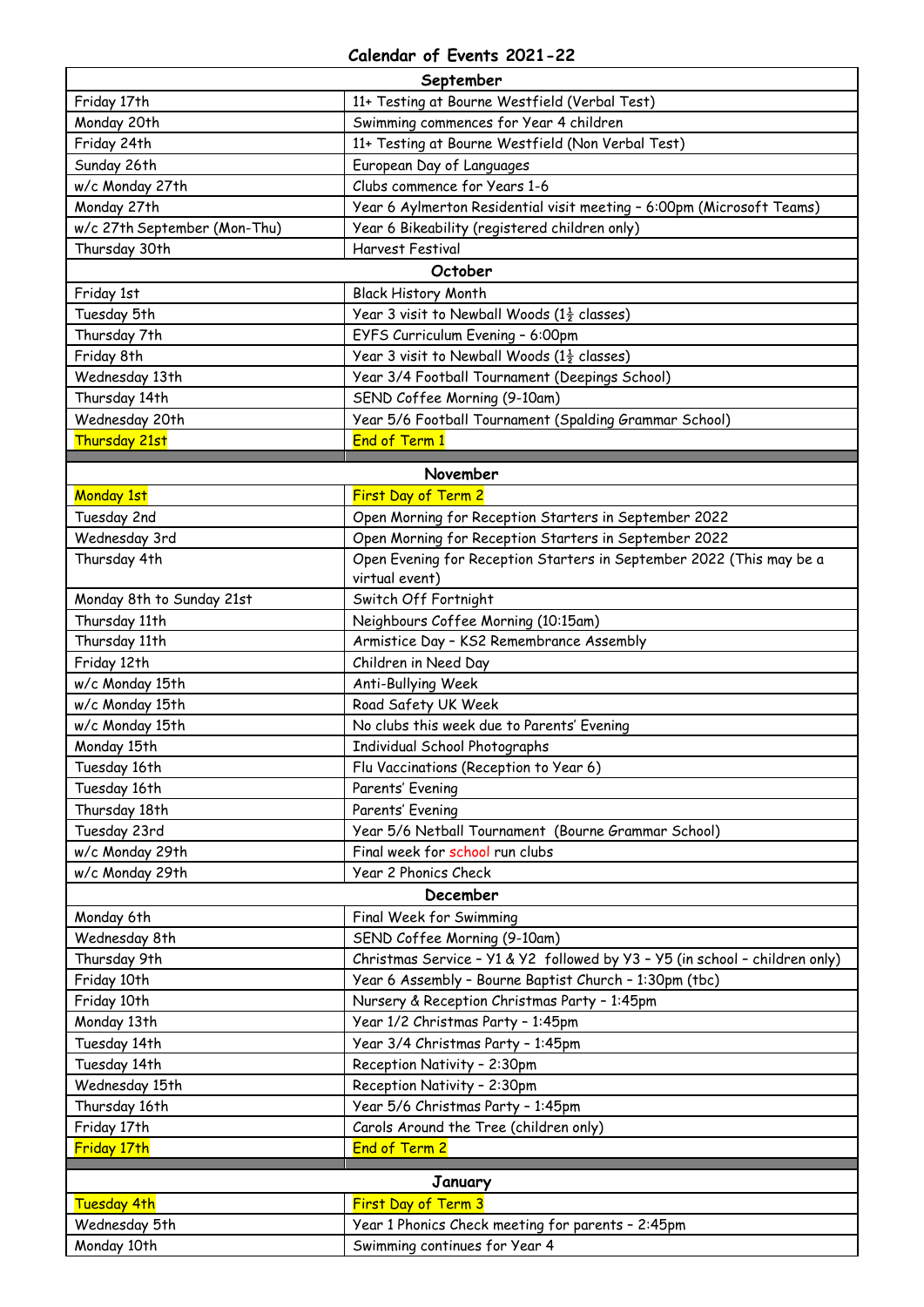| Tuesday 25th                 | Year 4 Parent Assembly - 2:30pm                                           |  |  |
|------------------------------|---------------------------------------------------------------------------|--|--|
| Saturday 29th                | Grounds Day - Parent support (bacon butties provided $\circledcirc$ )     |  |  |
| February                     |                                                                           |  |  |
| Thursday 3rd                 | SEND Coffee Morning (9-10am)                                              |  |  |
| Monday 7th                   | Year 1 - Mrs Coles' Class learning showcase to parents (2:30pm)           |  |  |
| Tuesday 8th                  | Safer Internet Day                                                        |  |  |
| Wednesday 9th                | Year 1 - Miss Ward's Class learning showcase to parents (2:30pm)          |  |  |
| Thursday 10th                | Year 1 - Mrs Harris' Class learning showcase to parents (2:30pm)          |  |  |
| Friday 11th                  | <b>End of Term 3</b>                                                      |  |  |
| <b>Monday 21st</b>           | First day of Term 4                                                       |  |  |
| Monday 21st                  | Fair Trade Fortnight                                                      |  |  |
| March                        |                                                                           |  |  |
| Thursday 3rd                 | World Book Day (Dress Up Day)                                             |  |  |
| Monday 14th                  | Class Photographs                                                         |  |  |
| Monday 14th                  | Year 2 - Mrs Chatham's Class learning showcase to parents (2:30pm)        |  |  |
| Tuesday 15th                 | Year 2 - Mrs Pardoe's Class learning showcase to parents (2:30pm)         |  |  |
| Wednesday 16th               | SEND Coffee Morning (9-10am)                                              |  |  |
| Thursday 17th                | Year 2 - Miss Hibbins' Class learning showcase to parents (2:30pm)        |  |  |
| Friday 18th                  | Comic Relief                                                              |  |  |
| w/c Monday 21st              | No school run clubs this week due to Parents' Evening                     |  |  |
| Tuesday 22nd                 | Year 5/6 Hockey Tournament (Bourne Academy)                               |  |  |
| Tuesday 22nd                 | Parents' Evening                                                          |  |  |
| Thursday 24th                | Parents' Evening                                                          |  |  |
| w/c Monday 28th              | Autism Awareness Week                                                     |  |  |
| Tuesday 29th                 | Year 5 Parent Assembly - 2:30pm                                           |  |  |
| Wednesday 30th               | Year 3/4 Golf Tournament (Deepings School)                                |  |  |
| Thursday 31st                | Easter Service (at Bourne Westfield - children only)                      |  |  |
| Thursday 31st                | Last Day of Term 4                                                        |  |  |
|                              |                                                                           |  |  |
|                              |                                                                           |  |  |
|                              | April                                                                     |  |  |
| <b>Wednesday 20th</b>        | First Day of Term 5                                                       |  |  |
| Saturday 23rd                | St George's Day                                                           |  |  |
| Tuesday 26th                 | Open Morning for Parents - Reception/Year 1/Year 2                        |  |  |
| Wednesday 27th               | Open Morning for Parents - Year 3 to Year 6                               |  |  |
|                              | May                                                                       |  |  |
| Month of May                 | KS1 SATs (Year 2) will be staggered during the month of May               |  |  |
| Monday 2nd                   | May Day Bank Holiday                                                      |  |  |
| Wednesday 4th                | Year 3 Parent Assembly 2:30pm                                             |  |  |
| Wednesday 4th                | Year 6 Sex Education Meeting for Parents (6:00pm)                         |  |  |
| Thursday 5th                 | World Maths Day                                                           |  |  |
| w/c Monday 9th               | SATs week for Year 6 - these are statutory assessments and all Year 6     |  |  |
|                              | pupils must attend school to access the tests                             |  |  |
| Monday 16th<br>Thursday 19th | Year 6 - Magistrates in the Community Workshop                            |  |  |
| Friday 27th                  | SEND Coffee Morning (9-10am)<br>Last Day of Term 5                        |  |  |
|                              |                                                                           |  |  |
|                              | June                                                                      |  |  |
| Monday 6th                   | First Day of Term 6                                                       |  |  |
| w/c Monday 6th               | Year 1 Phonics Screening - these are statutory assessments and all Year 1 |  |  |
|                              | pupils must attend school to access the tests                             |  |  |
| w/c Monday 6th               | Year 4 Times Table Check will be staggered across a 3 week period         |  |  |
| Saturday 11th                | Year 6 Production Rehearsal (9:00am-1:00pm)                               |  |  |
| Tuesday 14th                 | Reception Sports Day (pm)                                                 |  |  |
| Wednesday 15th               | Year 5/6 Cricket Tournament (Deepings School)                             |  |  |
| Thursday 16th                | Year 6 Sports Day (am)                                                    |  |  |
| Thursday 16th<br>Monday 20th | Year 2 Sports Day (pm)<br>Year 4 Sports Day (am)                          |  |  |